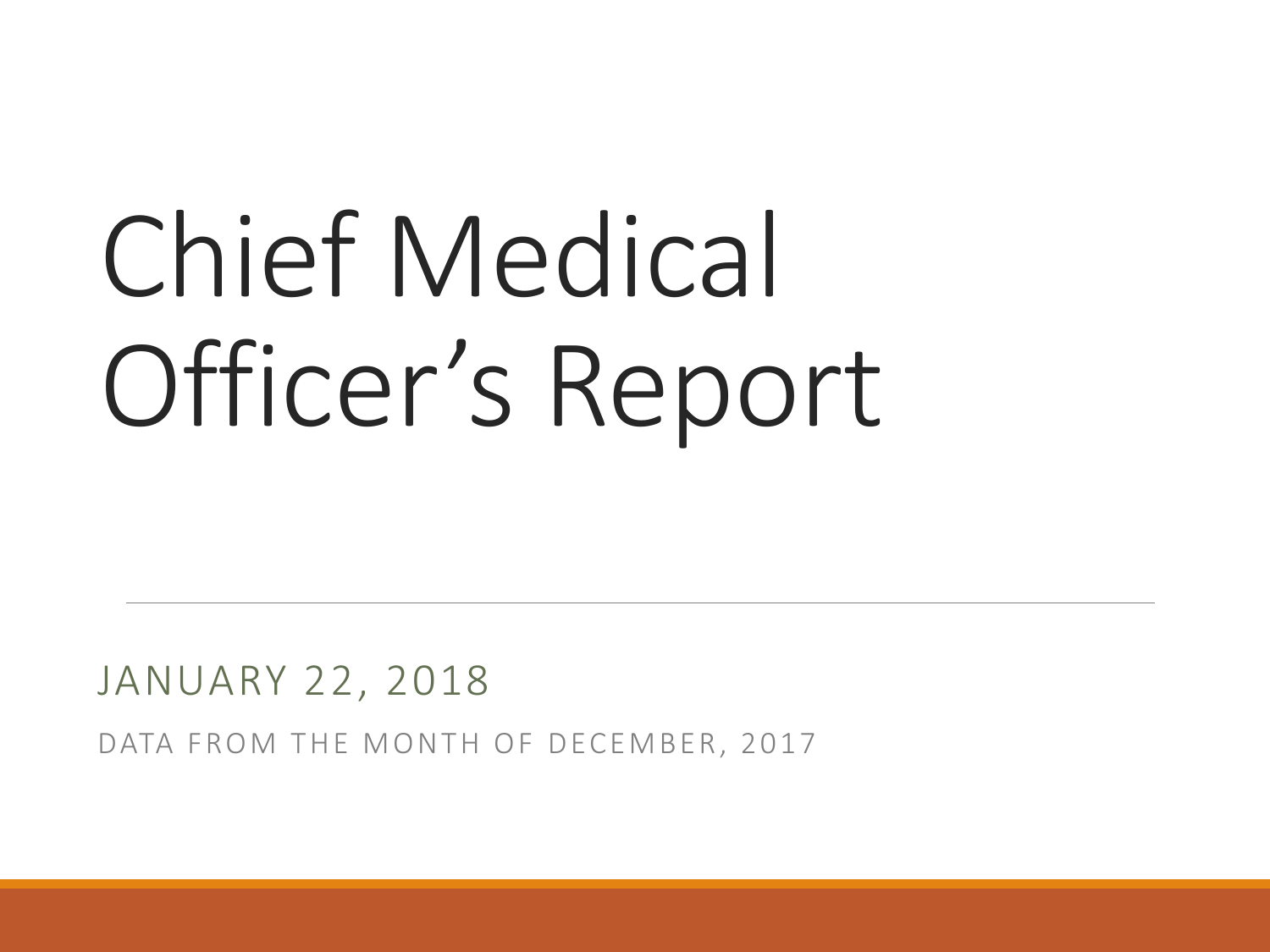# Recruitment and Staffing

#### **Current vacancies**

- FP physician need for LC4 immediate need
- Peds physician for HTP either full or part time impending need (for call)
- FP provider for CFFP impending vacancy

#### **Recruiting/Plans**

- Peds candidate interviewed and interested in HomeTown
- New PA in Laurens brought on as possible future solution
- Current LT physician possible long-term solution?
- Peds and FP recruiting continues at full pace

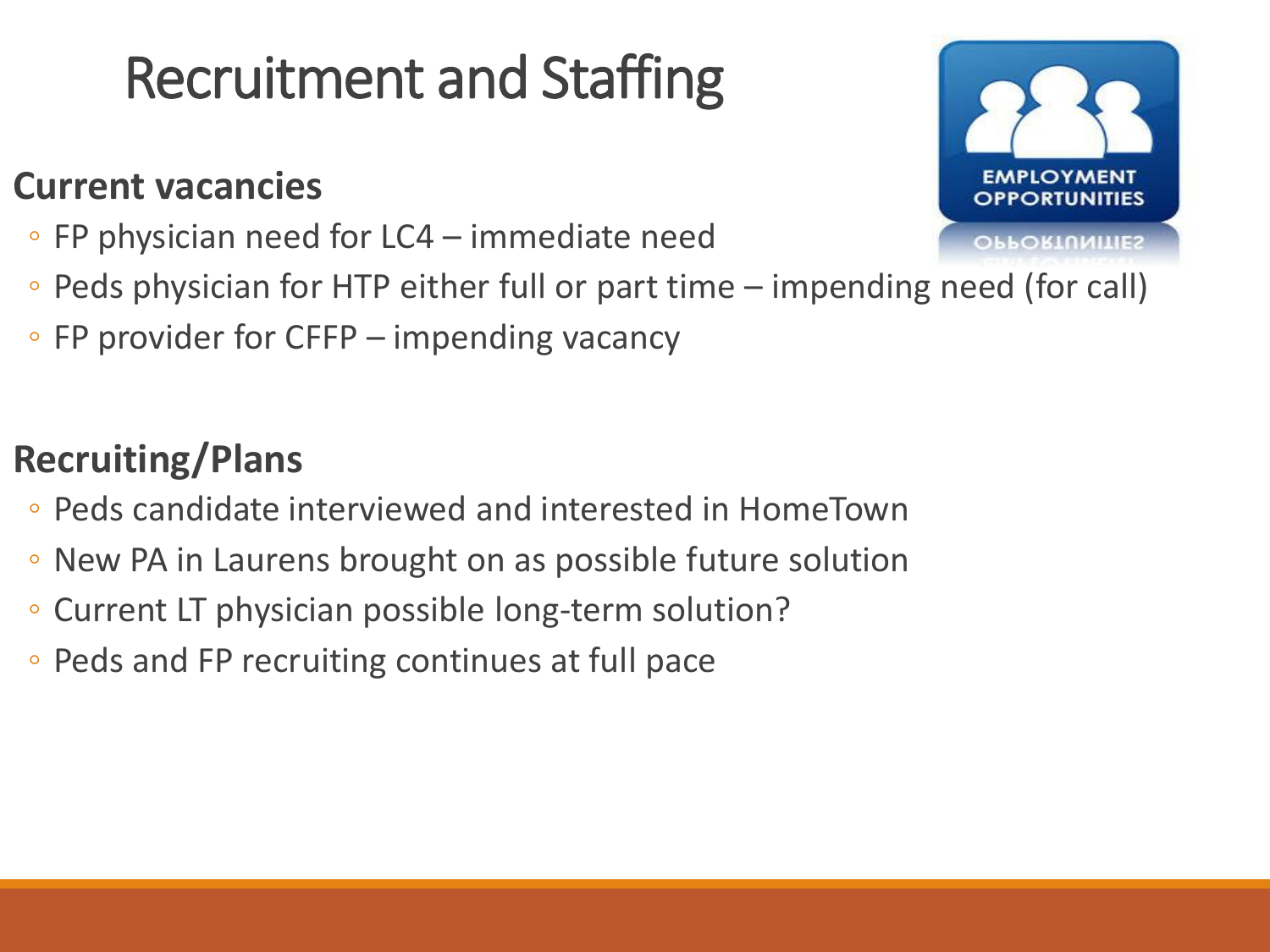# Production Highlights

Overall for month

◦ Last month's FP patients per day: 16.7

◦ Last month's Peds patients per day: 20.0

"Real" Range – 10.3 to 24.1 patients per day

◦ Notables

- Top producer is Castellone at CFFP
- Peds up a decent amount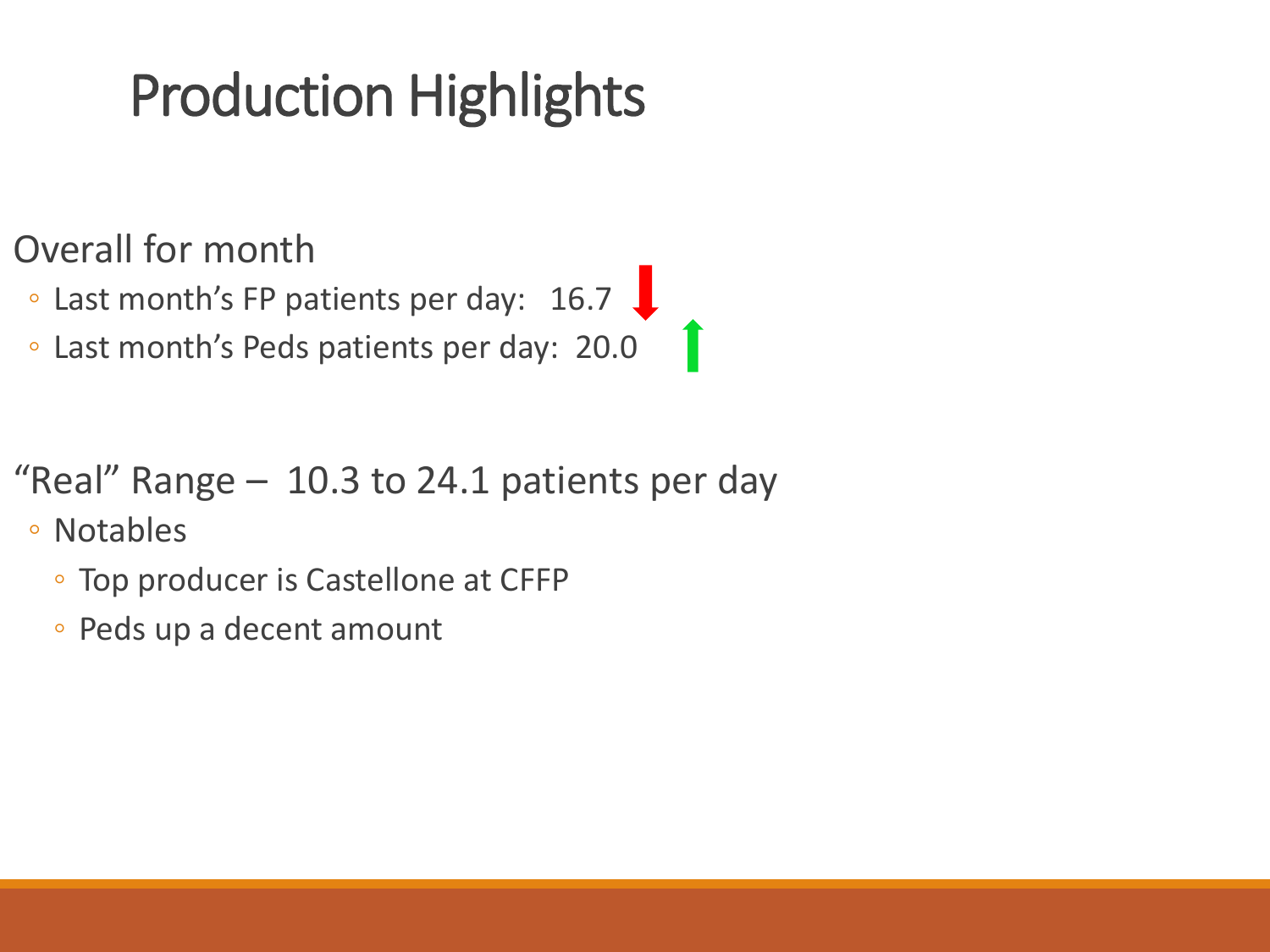# Quality/Population Health

#### **Patient-Centered Medical Home (PCMH)**

- Organization-wide at level 2, TCC level 3
- Working on new PCMH standards for global level 3

#### **Meaningful Use**

- Successfully Submitted Stage 2 for 2016
- Failed MU for 2017 and won't achieve it in 2018 either

#### **Population health**

- Most efforts going into data gathering, compiling and gap resolution
- Support position in McCormick (grant supported)
- Working with insurance groups to get better usable data
- CIMS dashboard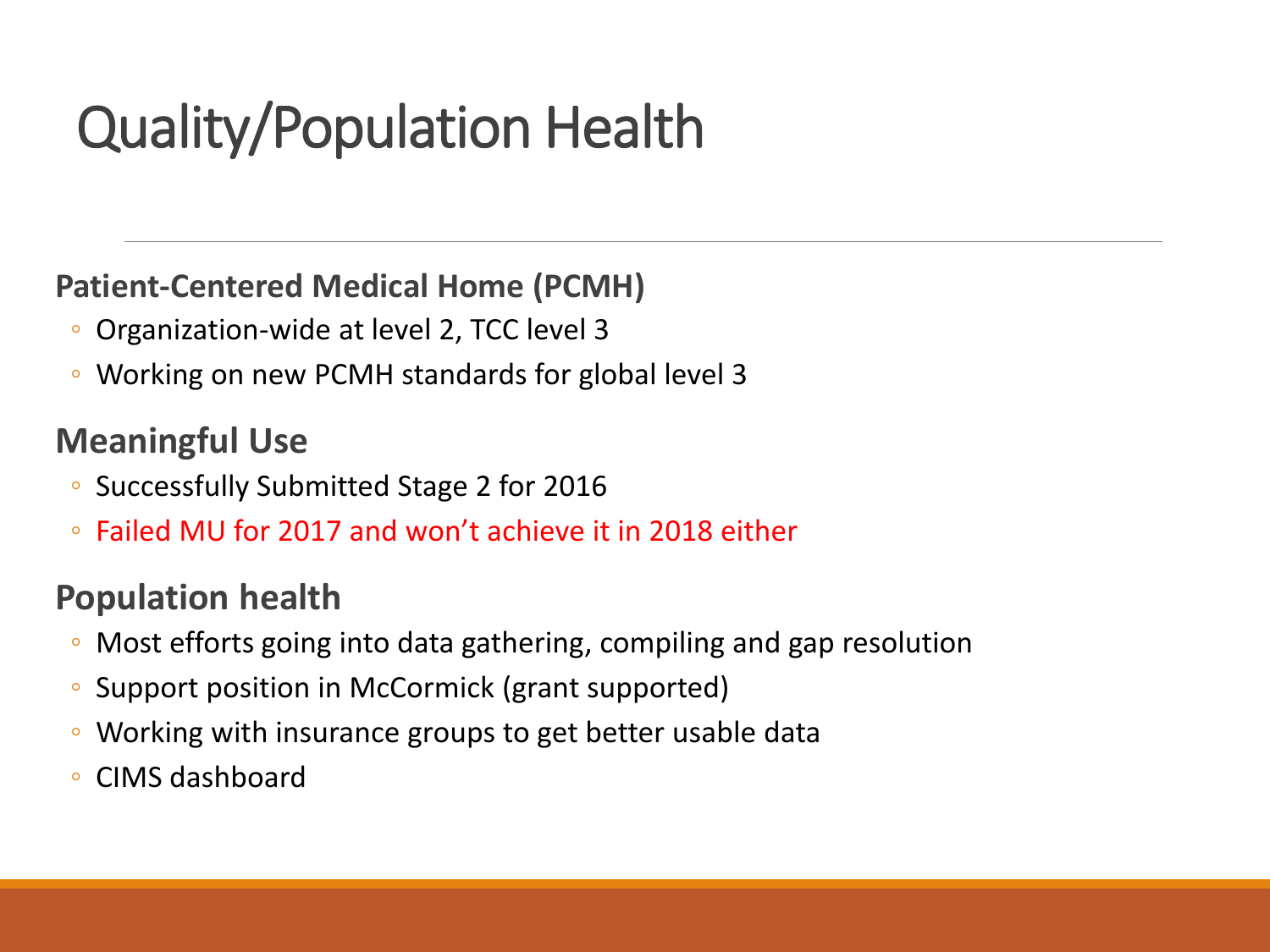#### Control of diabetes (A1C levels)



#### **Good still good; midrange shifted to bad**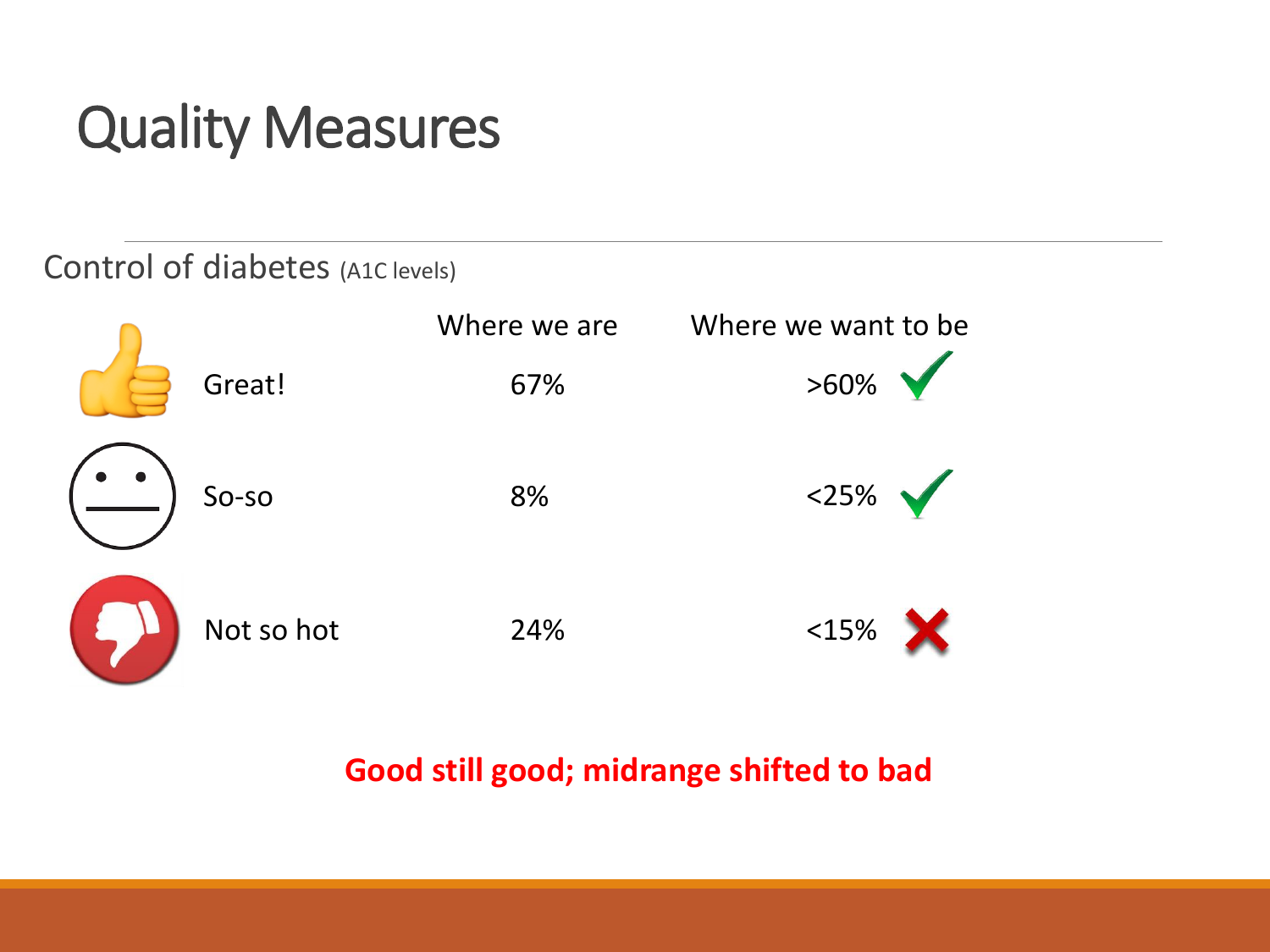Control of hypertension (blood pressure)

Where we are Where we want to be





**Slight decrease**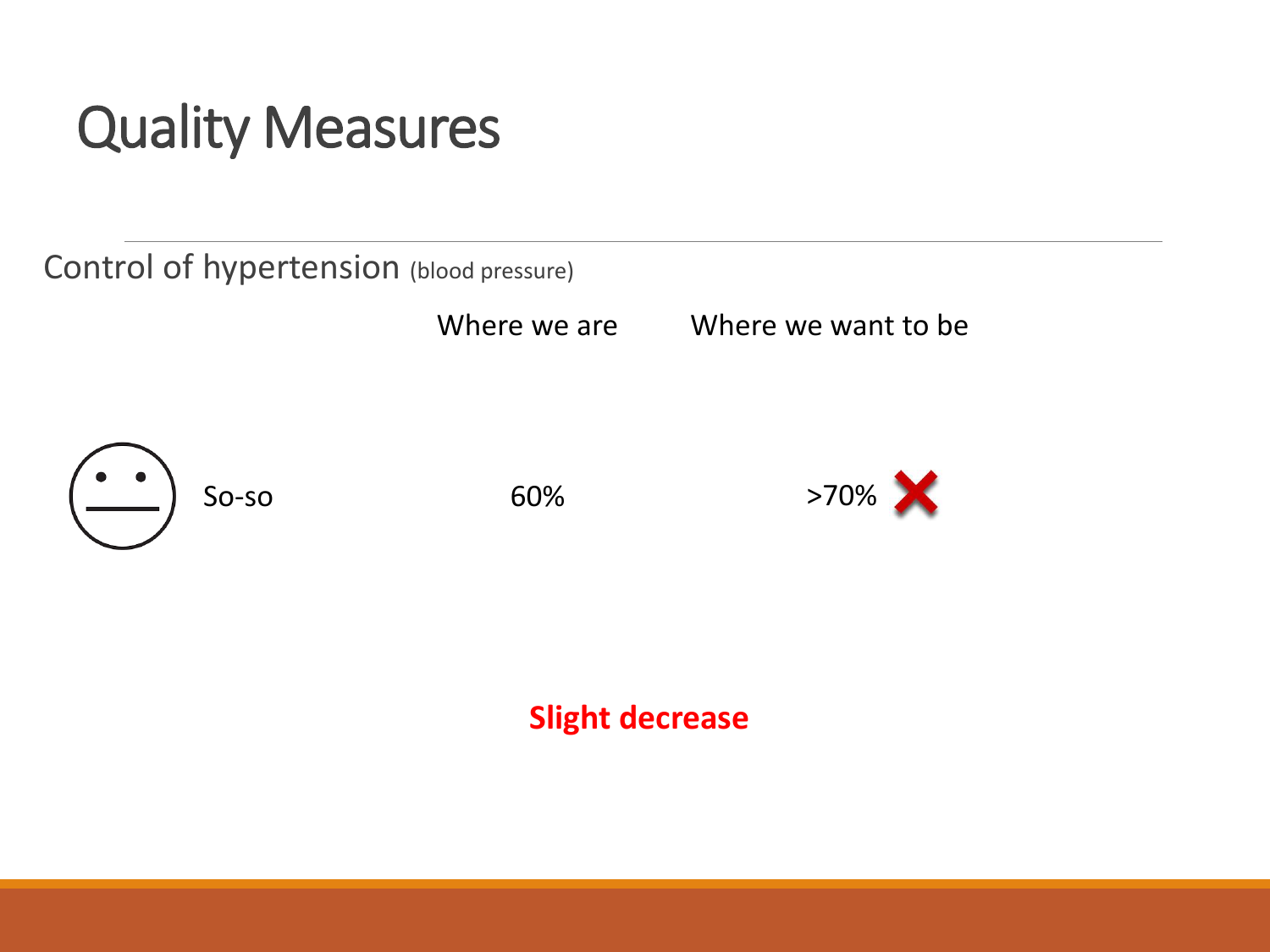Cervical cancer screening (Pap tests)

Where we are Where we want to be



Close to goal 39%



**Slight increase**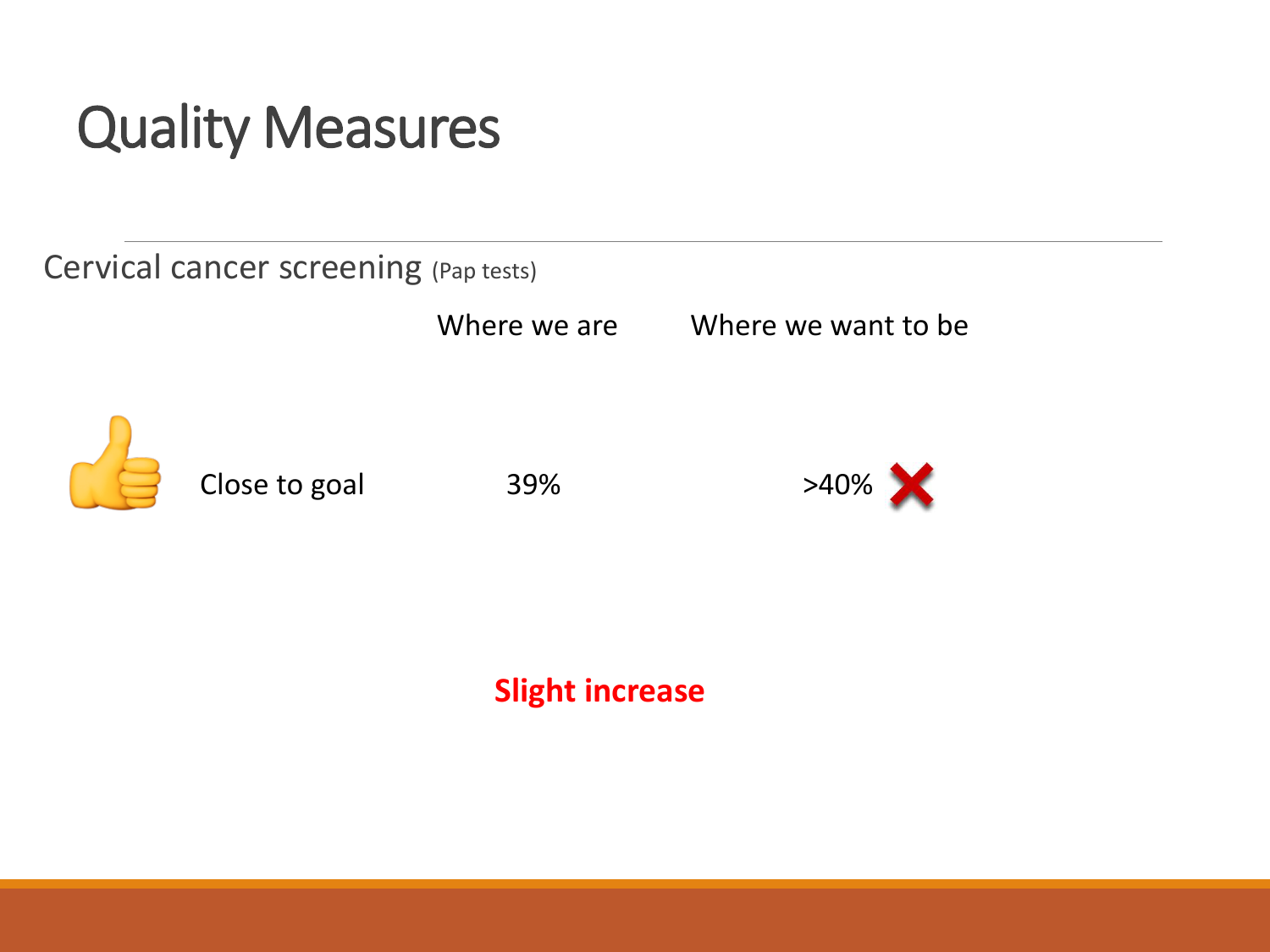Breast cancer screening (mammograms)

Where we are Where we want to be





**Flat, but overall mild decrease**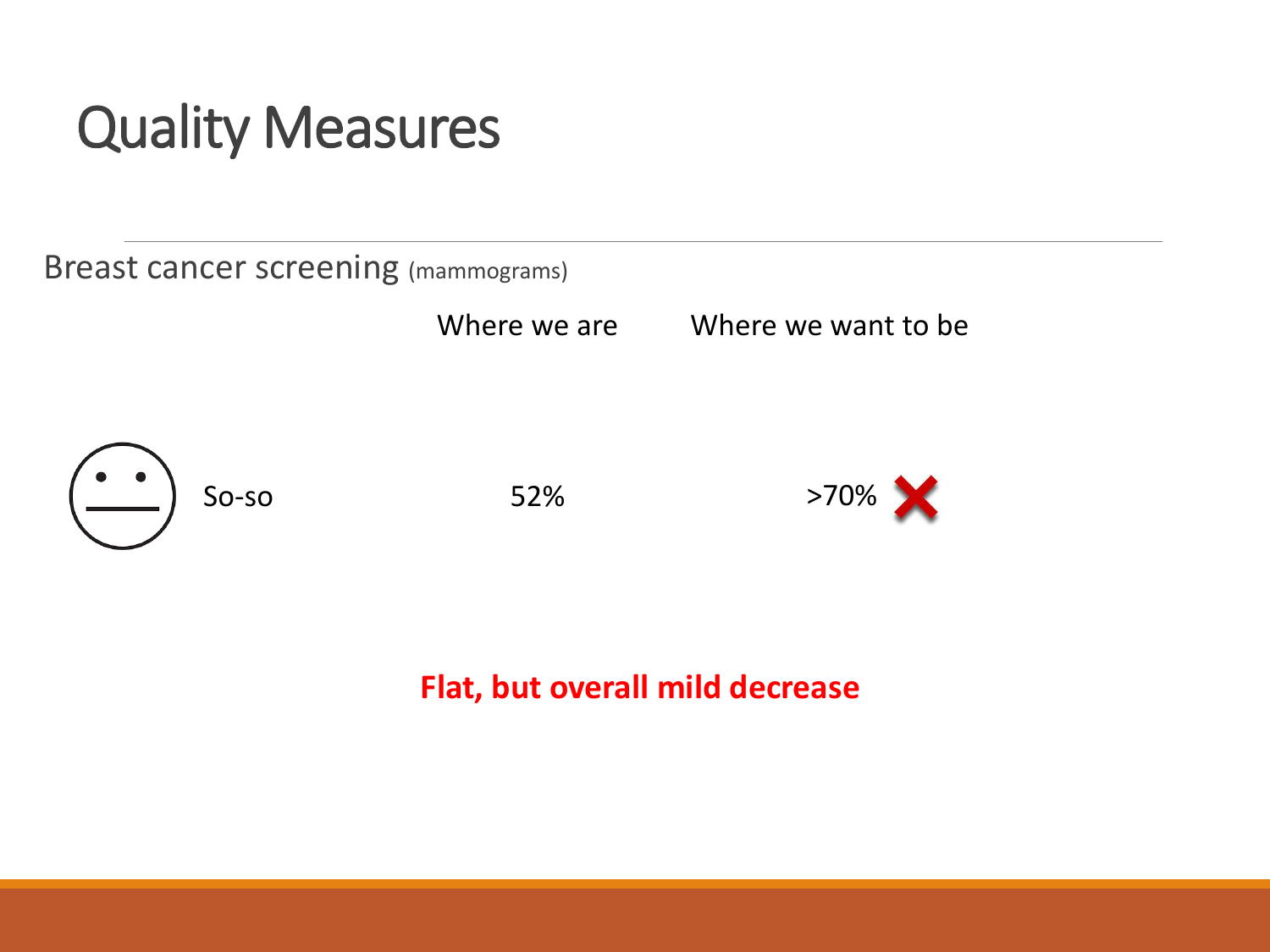Colon cancer screening (colonoscopies)

Where we are Where we want to be





**Mild decrease**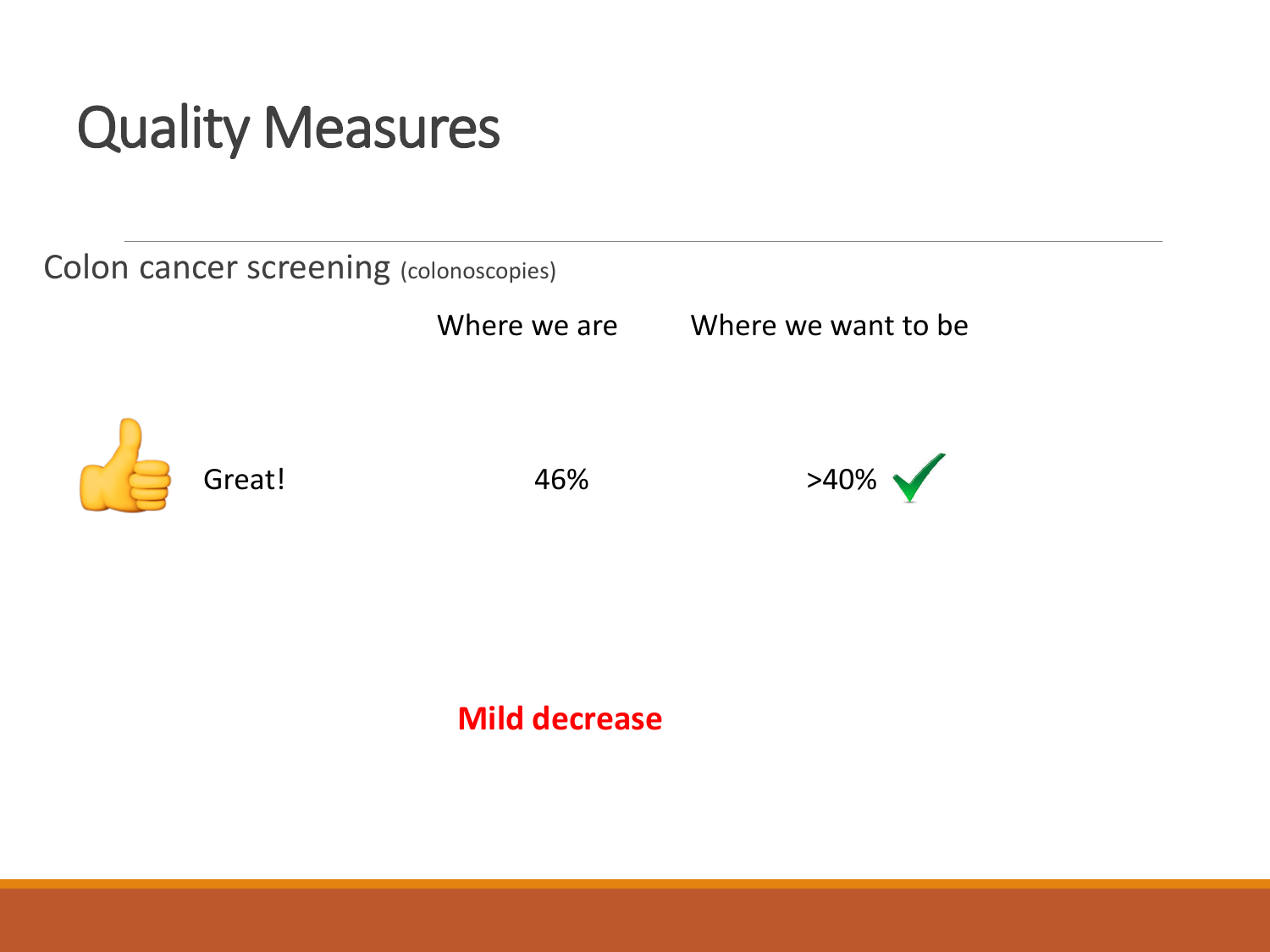Vaccination rates (children)

Where we are **Where we want to be** 



#### **Big decrease, but still close to goal**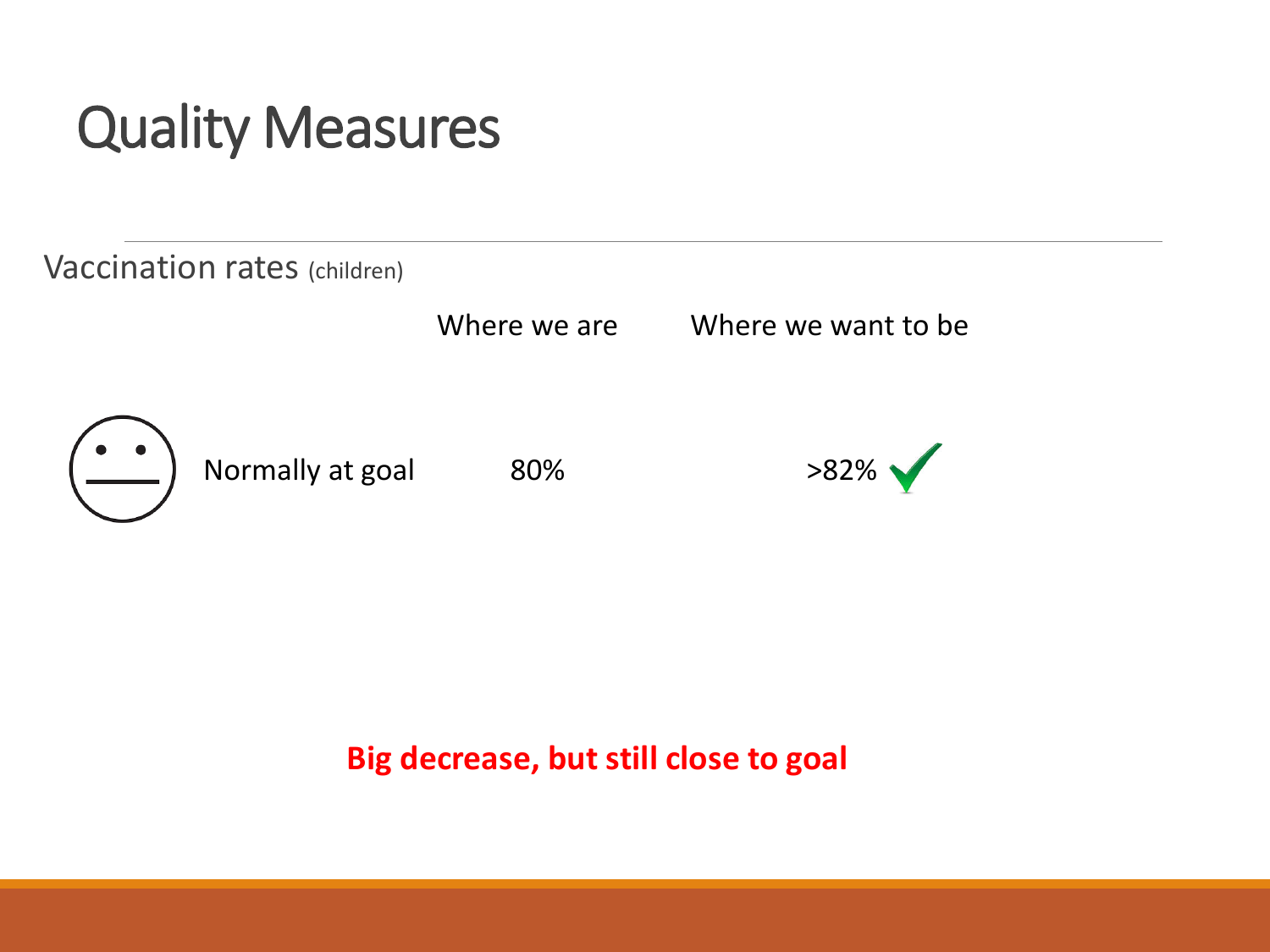### Quality Measures Graph

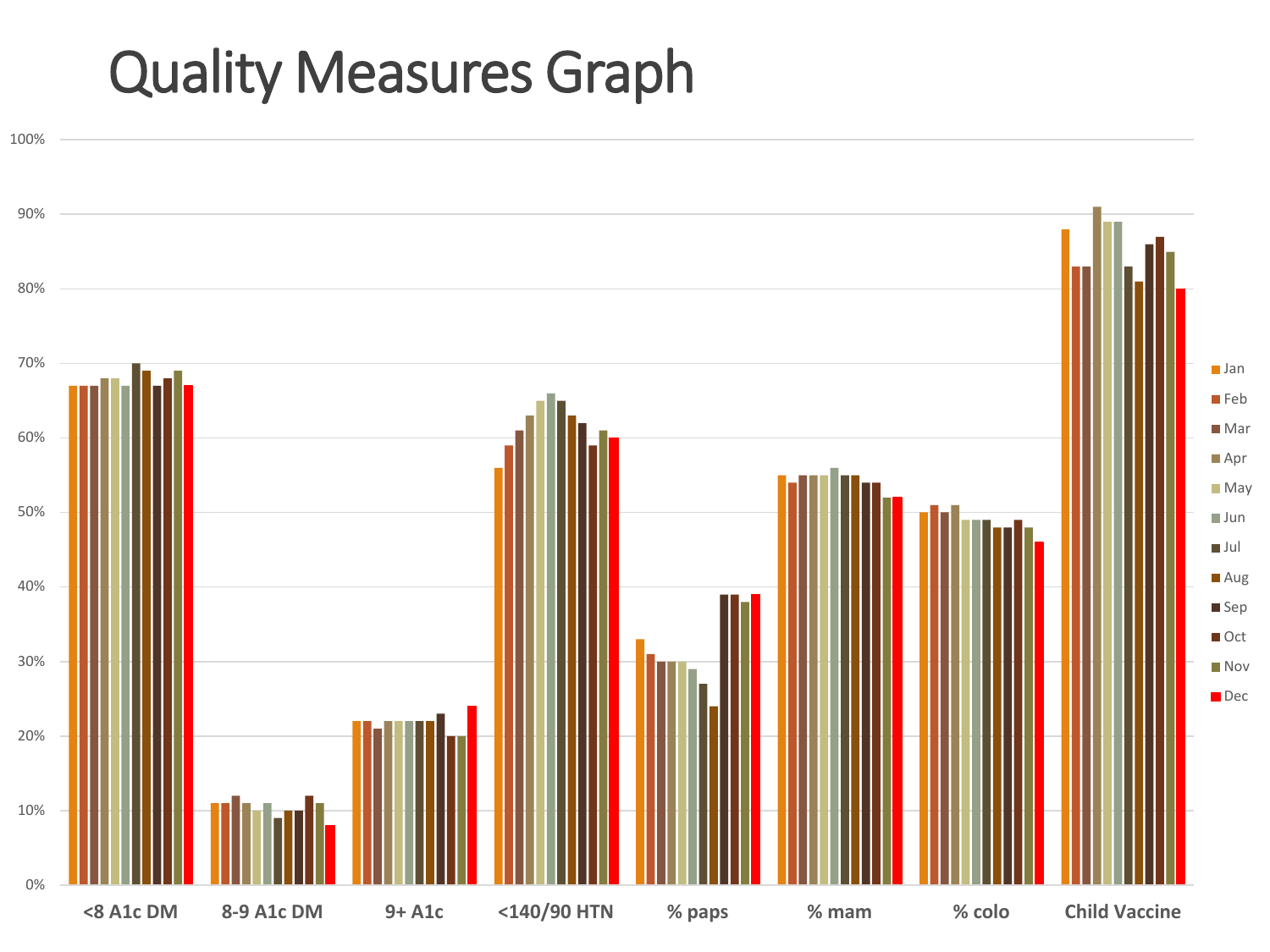# **Compliance**

#### **Peer review**

Results all in, hopefully presented in coming months

#### **Patient Satisfaction Survey**

Presented for CY17

#### **Dismissals for the month**

None this month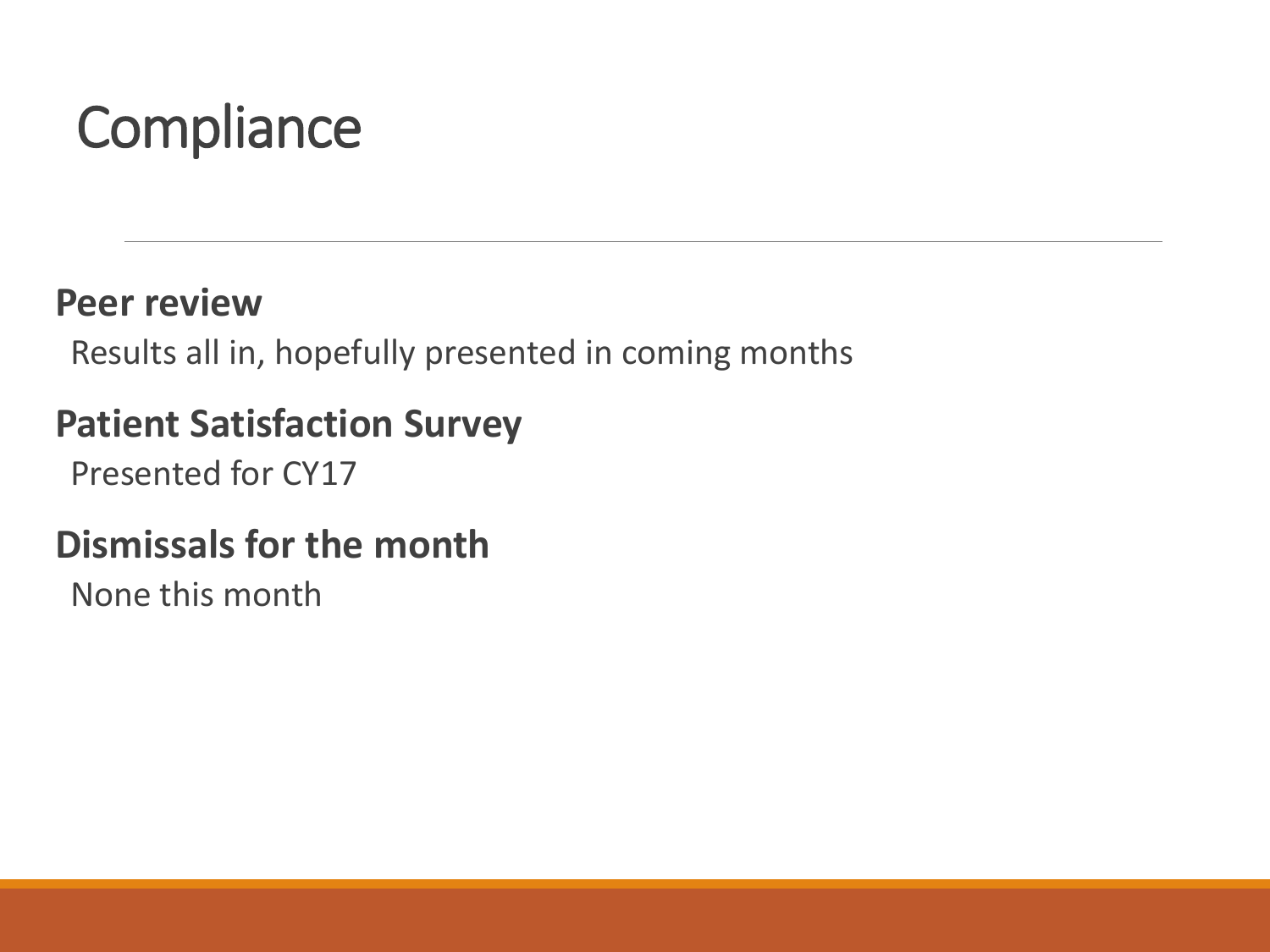### **Compliance**

#### **Delinquent notes**

Provider #1 – 97 – newer problem but working on it

Provider  $#2 - 18 -$  old problem that just needs prodding

Provider #3 – 8 – new problem watching closely

Provider #4 – 3 – old problem resurfaces occasionally

All providers are aware